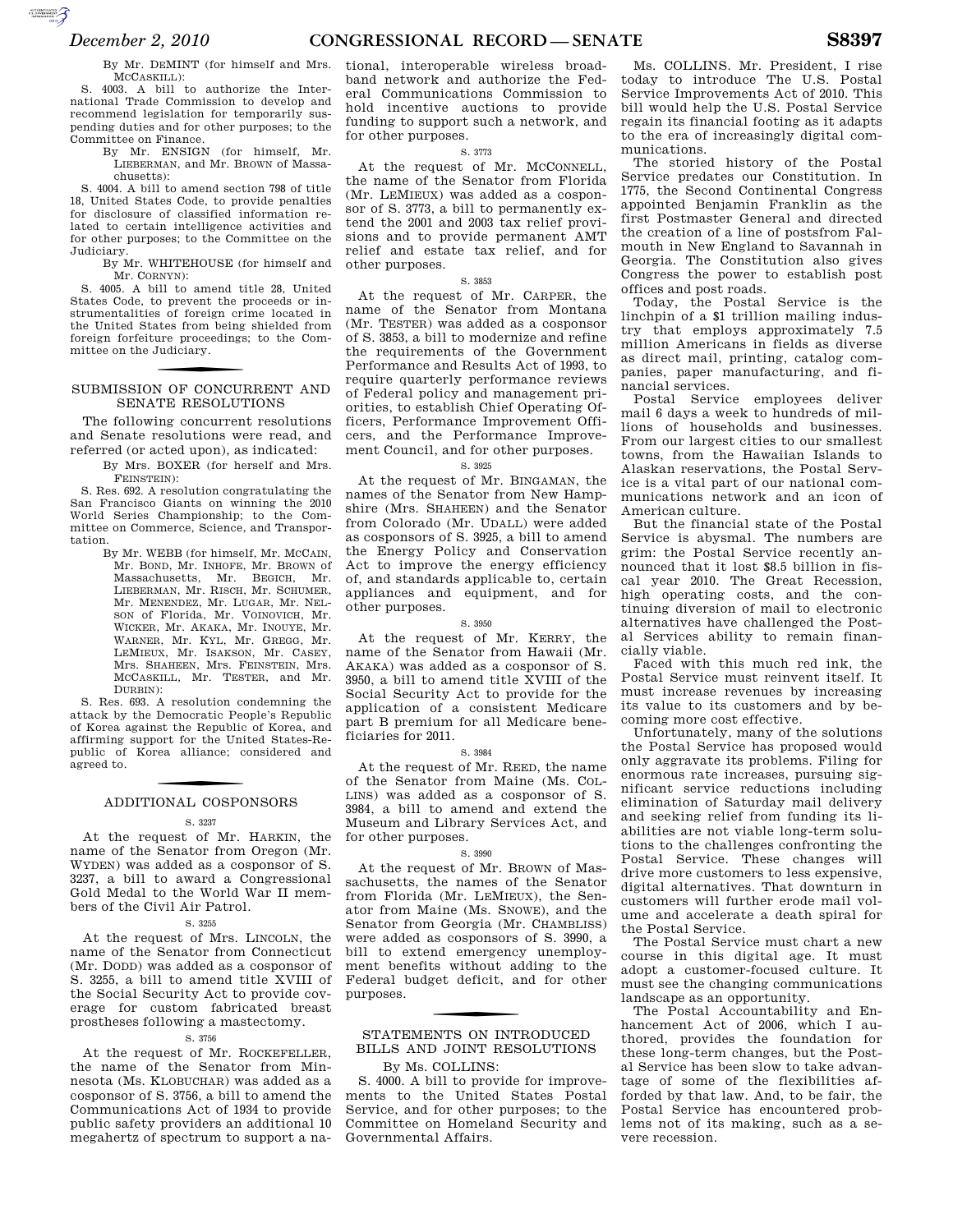The legislation that I introduce today would help the Postal Service achieve financial stability and light the way to future cost savings without undermining customer service.

One area the legislation would help address is the more than \$50 billion that the Postal Regulatory Commission estimates the Postal Service has overpaid into the Civil Service Retirement System, CSRS, and the nearly \$3 billion it has overpaid into the Federal Employees Retirement System pension fund. It is simply unfair both to the Postal Service and its customers not to refund these overpayments.

To address these inequities, the bill would allow the Postal Service to access amounts that it has overpaid into these pension funds. The Postal Service must be permitted to use these funds to address other financial obligations, like its payments for future retiree health benefits and unfunded workers compensation liabilities and for repaying its existing debt.

I have pressed the Office of Personnel Management, OPM, to change its calculation method for Postal Service payments into the CSRS fund consistent with the 2006 Postal Reform law. OPM officials, however, stubbornly refuse to change this methodology or even to admit that the 2006 postal law permits them to do so. This has created a bureaucratic standoff that is unfair to the Postal Service. The OPM holds the life preserver it could help rescue the Postal Service, but it simply refuses to throw it.

This legislation would direct the OPM to exercise its existing authority under the 2006 postal reform law and to revise its methodology for calculating the Postal Services obligations to the CSRS pension fund. Once OPM exercises this authority, my legislation would allow the Postal Service to use any resulting overpayments to cover its annual payments into the Retiree Health Benefits Fund, rather than having to wait until after September 30, 2015, to access the CSRS overpayment.

Additionally, the legislation would allow the Postal Service to access the nearly \$3 billion it has overpaid into the Federal Employees Retirement System, FERS, pension fund. The legislation would grant OPM this authority by adopting language, similar to section 802(c) of the 2006 postal reform law, that allows OPM to recalculate the methodology governing Postal Service payments into the FERS pension fund.

As with the CSRS overpayment, the Postal Service would be permitted to use the FERS overpayment to meet its statutory obligations to the Retiree Health Benefits Fund. These fund transfers would greatly improve the Postal Services financial condition.

If the CSRS and FERS overpayment amounts are sufficient to fully fund the Postal Services obligations to the Retiree Health Benefits Fund, this legislation would allow the Postal Service to pay its workers compensation liabil-

ities, which top \$1 billion annually. The Postal Service may also choose to use these funds to pay down its existing debt, which currently is \$12 billion.

Second, the legislation would improve the Postal Services contracting practices and help prevent the kind of ethical violations recently uncovered by the Postal Service inspector general.

Several months ago, I asked the Postal Service inspector general to review the Postal Services contracting policies. The findings of these inspector general audits were shocking. The IG found stunning evidence of costly contract mismanagement, ethical lapses, and financial waste.

In its review of the Postal Services contracting policies, the IG discovered no-bid contracts and examples of apparent cronyism. The Postal Services contract management did not protect it from waste, fraud, and abuse. Indeed, it left the door wide open.

As a result, the Postal Service could not even identify how many contracts were awarded without competition. Of the no-bid contracts the IG reviewed, 35 percent lacked justification.

In one of the more egregious examples of waste and abuse, the IG discovered that more than 2,700 contracts had been awarded to former employees since 1991. Looking at the past 3 years, the IG found that 359 were awarded as no-bid contracts. And 17 of those noncompetitive contracts went to career executives within 1 year of their separation from the Postal Service.

Additionally, some former executives were brought back at nearly twice their former pay to advise newly hired executives—an outrageous practice that the IG said raised serious ethical questions, hurt employee morale, and tarnished the Postal Services public image. In one example, an executive received a \$260,000 no-bid contract in July 2009, just 2 months after retiring. The purpose: to train his successor.

My legislation would help remedy many of the contracting issues the IG identified. Specifically, the bill would direct the Postmaster General to establish a competition advocate, responsible for reviewing and approving justifications for noncompetitive purchases and for tracking the level of agency competition. The competition advocate also would be required to submit an annual report on Postal Service procurement to the Postmaster General, the Board of Governors, the Postal Regulatory Commission, and the Congress.

To improve transparency and accountability, the bill also would require the Postal Service to publish justifications of noncompetitive contracts greater than \$150,000 on its Web Site. This transparency would improve the Postal Services contracting practices and promote competition.

To resolve the ethical issues documented by the IG, the bill would limit procurement officials from contracting with closely associated entities. It also

would require the Postal Services ethics official to review any ethics concerns that the contracting office identifies prior to awarding a contract.

Third, the legislation includes several provisions that would enhance efficiency and reduce costs. The Postal Service has made efforts to reduce costs over the past several years. But more must be done.

One area where improvements can be made is in the consolidation of area and district offices. The IG found that the Postal Services regional structure—eight area offices and 74 district offices costing approximately \$1.5 billion in fiscal year 2009—has significant room for consolidation. My bill would require the Postal Service to create a comprehensive strategic plan to guide consolidation efforts—a road map for future savings.

The bill would also require the Postal Service to develop a plan to increase its presence in retail facilities, or colocate, to better serve customers. Before co-location decisions could be made, however, the bill would direct the Postal Service to weigh the impact of any decision on small communities and rural areas. Moreover, the Postal Service would be required to solicit community input before making decisions about co-location and to ensure that co-location does not diminish the quality of service.

Fourth, the bill includes a provision that would require the arbitrator to consider the Postal Services financial condition when rendering decisions about collective bargaining agreements. This logical provision would allow critical financial information to be weighed as a factor in contract negotiations.

Finally, the bill would reduce workforce-related costs government-wide by converting retirement eligible postal and federal employees on workers compensation to retirement when they reach retirement age. This is a commonsense change that would significantly reduce expenses that both the Postal Service and the Federal Government cannot afford to sustain.

In fiscal year 2010, the Department of Labor paid approximately \$2.7 billion to employees on workers compensation. This includes approximately \$1 billion in workers compensation benefits to postal employees. More than 8,600 of postal employees covered by workers compensation are over the age of 55. The Department of Labor indicates that Federal employees across the government are receiving workers compensation benefits into their 80s, 90s, and even 100s. At the Postal Service alone, more than 1,000 employees currently receiving workers compensation benefits are 80 years or older. Incredibly, 132 of these individuals are 90 years of age and older and there are three who are 98.

The Postal Service is at a crossroads; it must choose the correct path. It must take steps toward a bright future.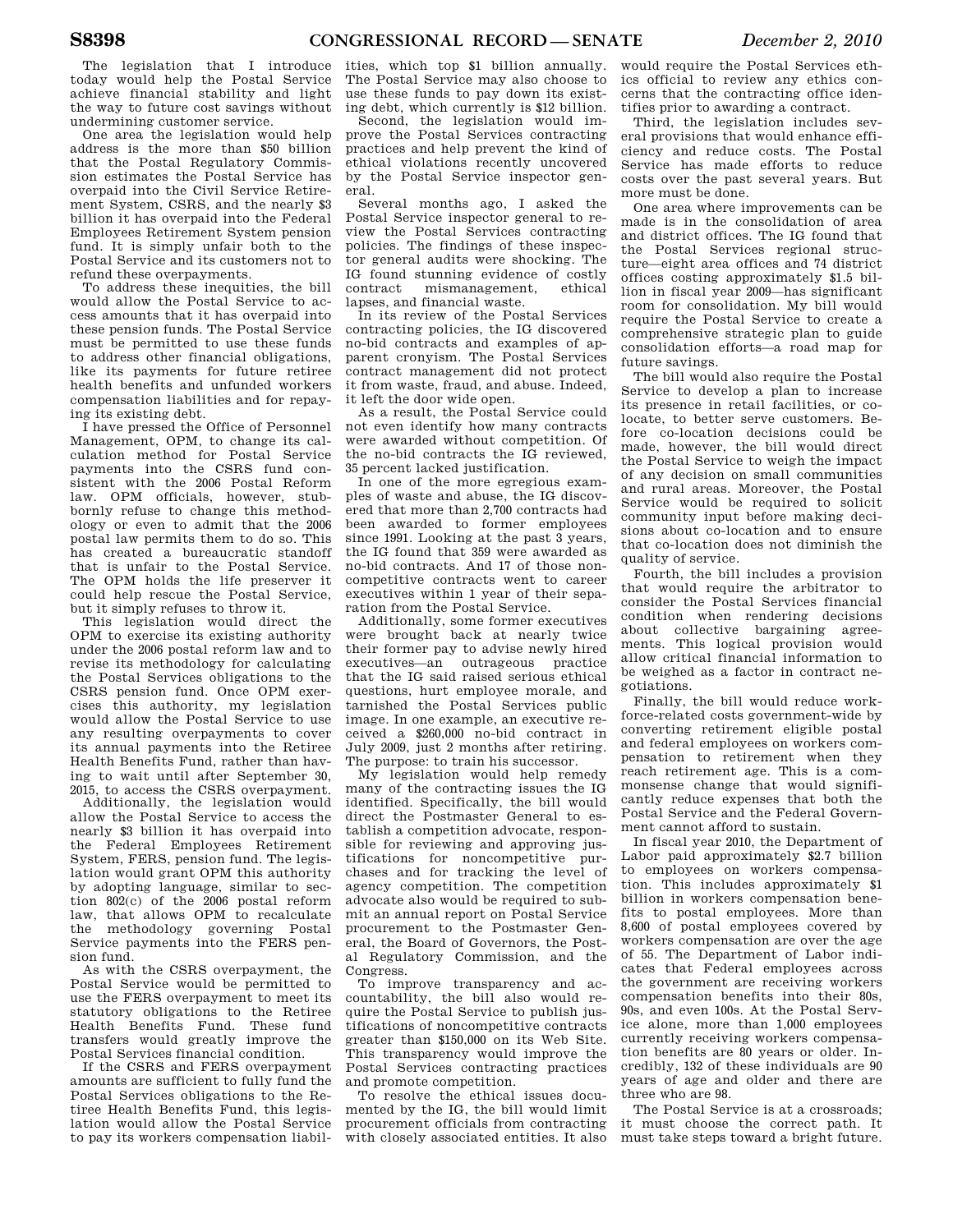It must reject the path of severe service reductions and huge rate hikes, which will only alienate customers.

The Postal Service must reinvent itself. It must embrace changes to revitalize its business model, enabling it to attract and keep customers. The U.S. Postal Service Improvements Act of 2010 will help spark new life into this institution, helping it evolve and maintain its vital role in American society.

> By Mr. ENSIGN (for himself, Mr. LIEBERMAN, and Mr. BROWN of Massachusetts):

S. 4004. A bill to amend section 798 of title 18, United States Code, to provide penalties for disclosure of classified information related to certain intelligence activities and for other purposes; to the Committee on the Judiciary.

Mr. ENSIGN. Mr. President, I rise today to address a new and very serious threat to our national security.

In July of this year, the organization known as WikiLeaks, led by an Australian citizen named Julian Assange, published 90,000 classified intelligence documents related to our efforts in the ongoing war against the Taliban insurgents and al-Qaida in Afghanistan.

In October, WikiLeaks dumped 400,000 classified documents that revolved around the efforts of our Nation and our coalition partners to bring democracy, peace, and stability to the people of Iraq.

Now, just a few days ago, WikiLeaks has dumped another 250,000 documents that reveal private, often personal, communications between diplomats and heads of state—communication that is necessary for the critical discourse that occurs between governments on the many relevant and challenging international issues of our day.

In light of the damage that has already been done and the continuing threat posed by WikiLeaks, I am here to introduce a bill that will help defend our national interests, protect our troops, and provide assurance to our friends and allies that what they say to us in private will stay with us, and that there will be consequences for the reckless actions taken by WikiLeaks, or others, who may attempt to do what they have done—consequences that are consistent with our values and with our first amendment.

Let me spend a few moments examining the nature of this threat and some of the serious implications.

After WikiLeaks dumped 400,000 classified documents concerning our efforts to promote democracy in Iraq, Pentagon spokesman Geoffrey Morrell stated the Department of Defense had to scramble to notify 300 Iraqis because we were immediately concerned about their safety. He went on to say that as many as 60,000 Iraqis could possibly be identified in these leaked documents.

Let us consider the plight of those Iraqis just for a moment. These individuals came forward to us with information that they felt would help their

government deal with the insurgency and terrorist presence that has been an impediment to peace and stability within their nation. Yet this despicable character, Julian Assange, has rewarded their bravery by naming them to their enemies. This puts their very lives and the lives of their families in jeopardy. This discourages other Iraqis from coming forward and standing up for freedom.

This, in turn, jeopardizes the lives of our American troops and harms our efforts to provide stability in Iraq to the point where we can withdraw our troops.

Unfortunately, if Iraqis become afraid to speak out against the terrorists in their midst for fear of being named by Julian Assange, succeeding becomes that much more difficult.

Let's turn to Afghanistan. Back in July, I read in the Times of London a very interesting assessment about the implication of Mr. Assange's actions. Let me quote:

Hundreds of Afghans' lives have been put at risk by the leaking of 90,000 intelligence documents because the files identify informants working with NATO forces.

Let me quote again from the Times: In just two hours of searching the WikiLeaks archive, the Times found the names of dozens of Afghans credited with<br>providing detailed intelligence to U.S. providing detailed intelligence to forces. Their villages are given for identification and also, in many cases, their fathers' names.

To the credit of the Times, they cited examples to back up their claims. But as any responsible media organization should, they at least, in their report, took the steps of hiding the names of the villagers who came forward with information to assist their government and NATO.

Madam President, just as WikiLeaks recklessly dumped the leaked intelligence on Afghanistan, a Taliban spokesperson gave an interview in which he said:

We are studying the report. . . .We will investigate through our own secret service whether the people mentioned are really spies working for the U.S. If they are U.S. spies, then we know how to punish them.

I don't think I need to elaborate on how the Taliban punishes their enemies.

Now we have this latest dump of classified State Department cables and information. I applaud our former colleague, Secretary Clinton, for the excellent remarks she has made on this issue. She pointed out that the leaks have put people's lives in danger, threatened our national security, and undermined our efforts to work with other countries to solve shared problems.

An essential dialog takes place between nations—a dialog that has existed since nations first began. With that dialog, diplomats need to be able to express their views candidly and, yes, privately. This is how a lot of problems are solved.

Our Nation is working toward international solutions to some very com-

plex problems. The Government of Yemen is fighting terrorists that reside within their own borders. The proliferation of nuclear weapons technology and the threat of long-range missiles in North Korea are problems that require multilateral international

engagement. Clinton made another point I will focus on for a moment. Assange didn't just leak classified details about meetings between diplomats. Our diplomats overseas meet with local human rights workers, journalists, religious leaders, and others people with unique insight into a wider range of issues.

Unfortunately, we live in a dangerous world where revealing the identity of someone fighting for social issues, such as women's rights or children's rights or the identity of an advocate for religious freedom could have serious repercussions that include imprisonment, torture, or even death.

I wonder if WikiLeaks understands if Afghan villagers or activists fighting for human rights under oppressive regimes are killed as a result of being named in these leaks, the blood of these good people is on their hands.

Before I proceed with an examination of the bill that I have crafted to address this threat, let's be clear about some things. No one should do Julian Assange any credit by referring to him as a journalist or as part of the news media. He is a computer hacker and an anarchist.

True to his hacker roots, he has devised a portal through which he hopes members of our government will anonymously and surreptitiously provide him unfettered access to our closest secrets.

Make no mistake, these actions have harmed our friends and helped our enemies in a manner prejudicial to the safety and national interest of the United States.

So with this threat in mind, a threat that the Founders could have never seen coming, we have crafted a bill that amends the Espionage Act, specifically Title 18, Section 798.

Under current law, it is a criminal act for someone who knowingly and willfully communicates, furnishes, transmits, publishes, or otherwise makes available to any unauthorized person any classified information concerning the communication intelligence activities of our United States of America.

My bill, which we are introducing today, extends this protection currently afforded to the communications intelligence to human intelligence, known as HUMINT. This bill protects human intelligence sources and methods. I want to be very clear. It is my opinion that we can go after Julian Assange under the current statute. But what our legislation does is updates this decades-old statute to address this evolving threat prospectively.

I have no doubt that Assange is going to put out another document dump on